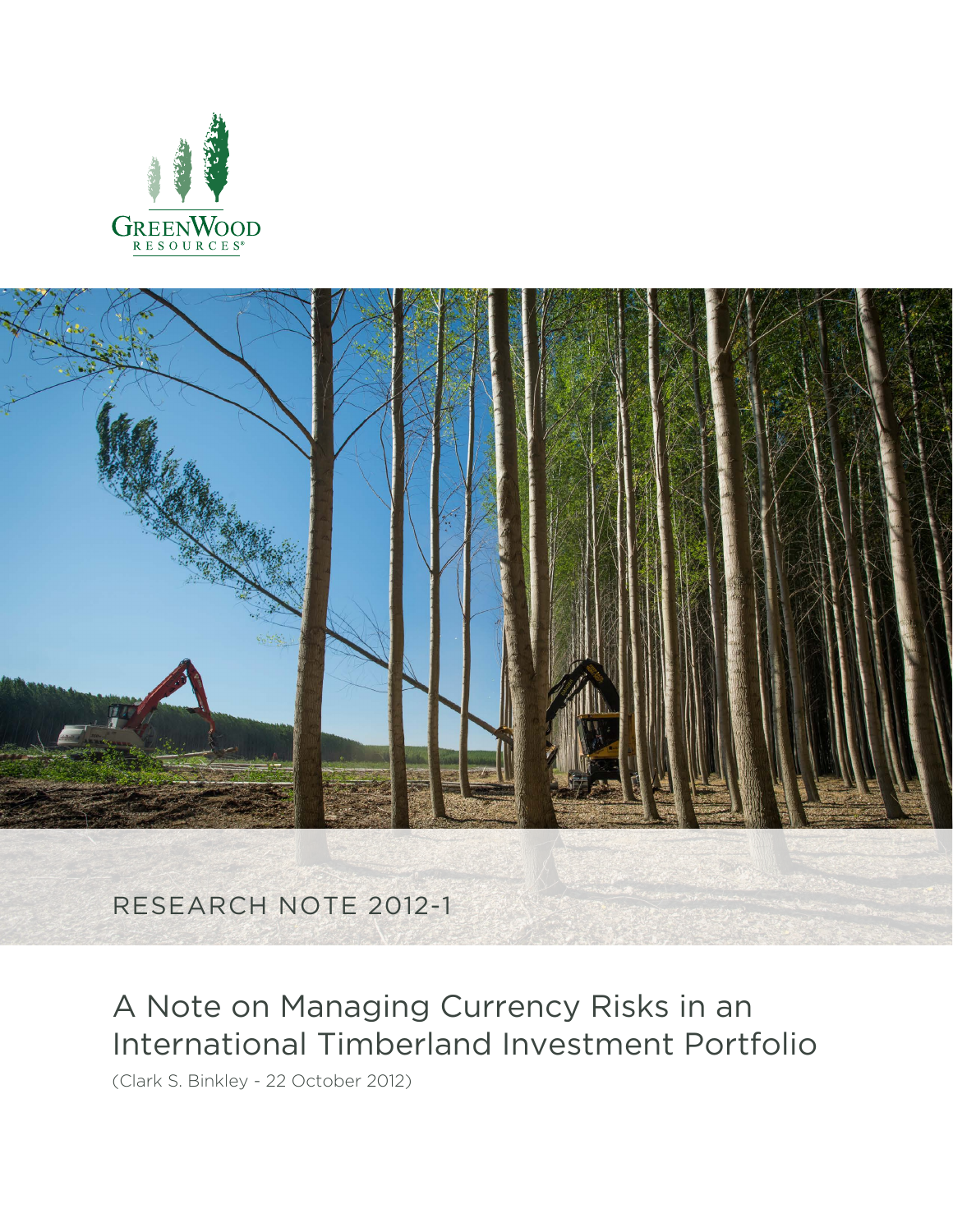

# **GreenWood Resources**

# **Research Note 2012-1**

# **A Note on Managing Currency Risks in an International Timberland Investment Portfolio**

# **Clark S. Binkley 22 October 2012**

## **I. INTRODUCTION**

Because the liabilities of institutional investors are generally denominated in their home currencies, they generally seek returns denominated in this same currency. An international portfolio of timberland investments is likely to have long- and shortexposure to currencies other than the investor's home currency. These facts together give rise to currency exchange risk ("FX risk"). Two questions immediately pose themselves: (i) to what degree does this FX risk increase the volatility of homecurrency-based returns? And (ii) how can an investor or her manager control these risks? This note addresses these two questions.

With respect to timberland, we do not know of any analysis that speaks to the impact of FX risk on the volatility of USD-based returns for an international timberland investment portfolio. The principal difficulty in conducting such an analysis is the lack of any comprehensive data on returns from non-US timberland. In the absence of such data, it is impossible to address the question in a quantitative way. Some analysis has been done for global private-equity in general.<sup>[1](#page-1-0)</sup> This analysis concludes that hedging does not reduce the volatility of private equity returns, and indeed may increase it. We caution in accepting this result for an international timberland investment portfolio, but it does indicate the complexity of the issue at hand.

<span id="page-1-0"></span> $1$  Torrey Cove Capital Partners. 2012. Perspectives. The trouble with currency: is hedging effective for private equity.August.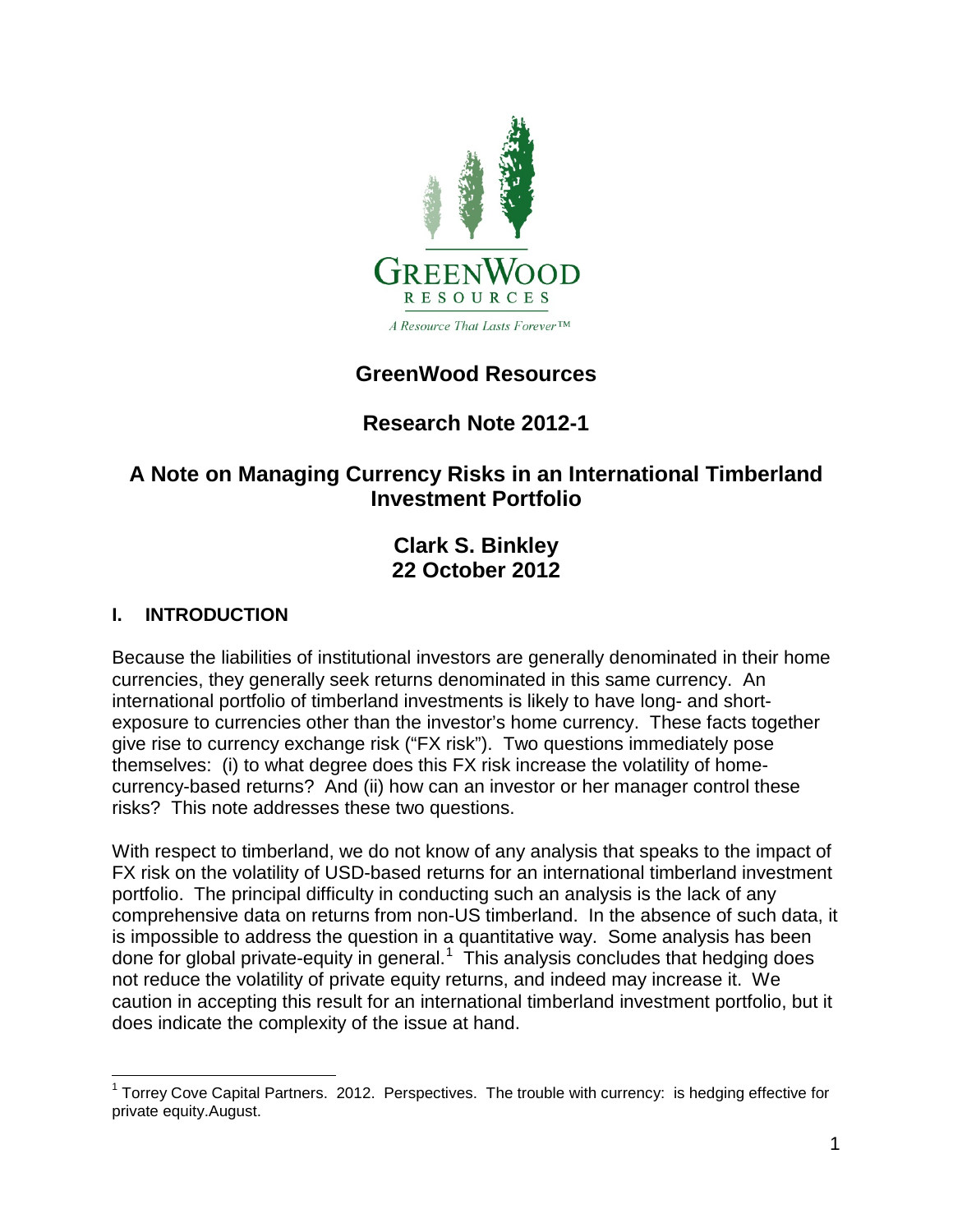Before discussing FX risk in *international* timberland investment portfolios it is useful to note that a purely domestic timber portfolio also faces currency exposure due to the global nature of commodity wood markets. By constructing a globally diversified portfolio of high quality, productive assets in good markets that can be held over the long term, domestic currency risk is being hedged.

To set the stage, it is useful to note the nature of timberland returns. Like those from most assets, the returns come in two parts: cash distributions and changes in asset value. In the case of timberland, changes in asset value arise organically from the surplus of timber growth above harvest levels as well as from changes in such economic parameters as timber prices, production costs and capitalization rates. Both the income and capital components of return may suffer FX risk, but the source and control of these risks differ significantly so we treat them separately in the discussion below.

We begin with a discussion of the FX risks that arise in a typical international timberland investment portfolio, and then discuss how to manage these risks. We conclude with some thoughts on how a prudent timberland investor might approach and control these risks.

## **II. DETERMINING THE EFFECTIVE FX EXPOSURE**

The cash returns from a timberland investment equal harvest revenues minus operating costs and the ongoing capital expenditures to renew the forest (these latter are similar to maintenance capex in a manufacturing facility, and need to be included as part of operating costs if one plans on a sustainable operation). The FX exposure is determined by the underlying functional currency of these costs and revenues.

In the case of revenues, timber products (e.g. logs, lumber, pulpwood, pulp products, and biomass) trade locally, regionally and globally. As a result, the functional currency of prices depends on the specific circumstances of each investment, and may change over time as markets evolve. One extreme is the US South where southern pine timber flows mainly in US domestic markets—sawlogs for lumber and plywood; pulpwood for pulp and oriented strandboard. As a result, southern pine prices are denominated in USD. For the same reason, in strong US domestic markets, the prices of southern pines from Brazil and Uruguay may be denominated in USD as these products are imported into the US. As a result, an investor can hold an investment in these countries and have currency exposure is to USD and not to the currencies of where the plantations are actually located.

An extreme case of this is New Zealand where *all* timber prices are effectively denominated in USD<sup>[2](#page-2-0)</sup>. Logs flowing into the large Pacific Rim log market are sold in USD regardless of the origin (much as oil is traded in USD). There are no restrictions

<span id="page-2-0"></span> $2^2$  C. S. Binkley, C.W. Washburn and Mary Ellen Aranow. 2003. Exchange-rate risk for timberland investments in New Zealand. Hancock Timberland Resources Group **Research Note** N-03-8.  $\overline{a}$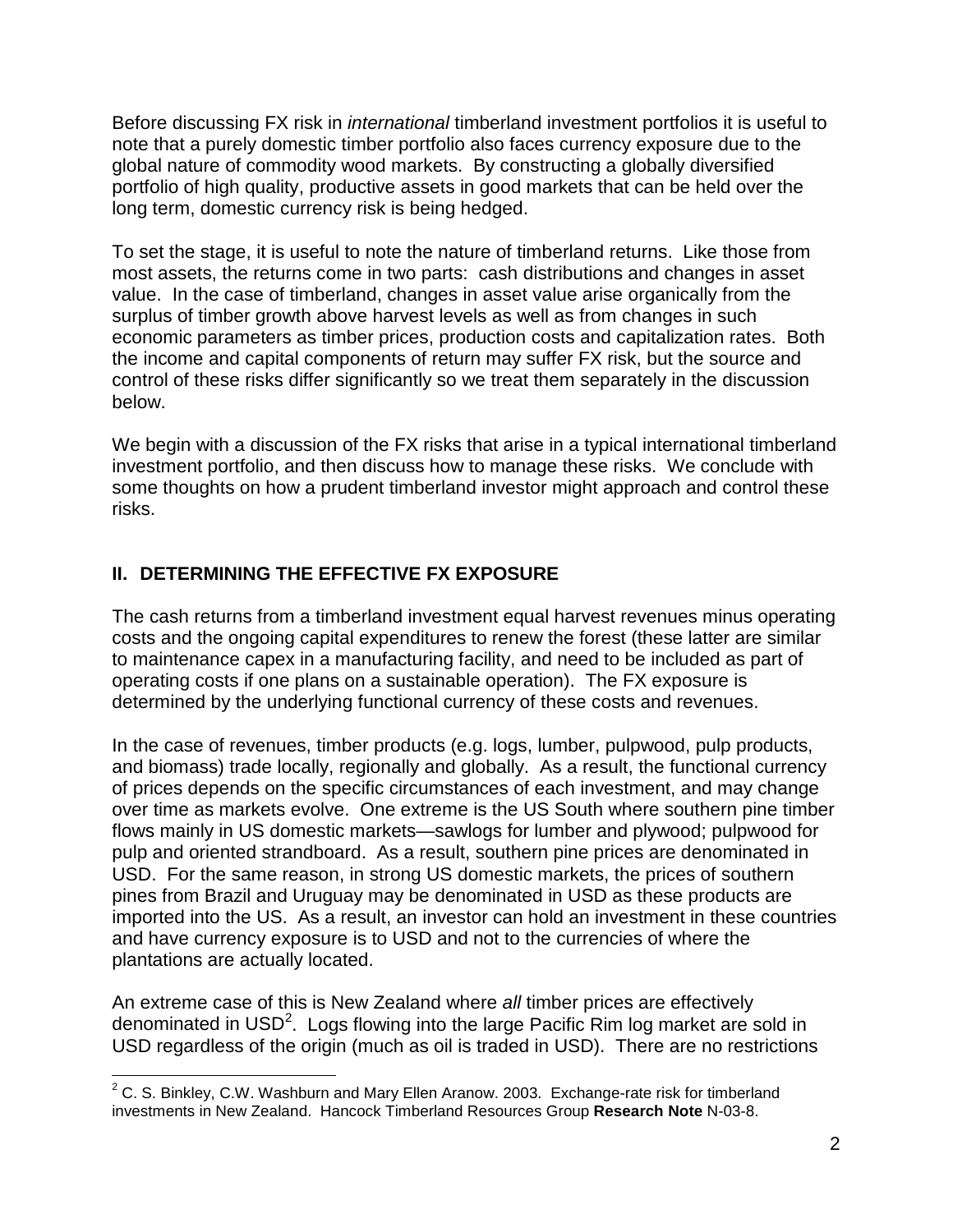on log exports, so changes in FX or USD-denominated log prices are quickly transmitted back into domestic NZD-denominated sawlog prices. As a consequence, and investor holding radiata pine plantations in NZ, even if she sells only to domestic sawmills, has revenues that are functionally denominated in USD.

Does this mean there is no FX risk? No, because the FX risk depends on the *net* exposure, and production costs comprise part of that net exposure. The problem is to understand the underlying currency exposure of the operating cost structure. Operating costs for timberland investments generally comprise labor, machinery, agricultural chemicals and fuel (the cost of plant material is similarly comprised of these four components). We generally believe that only the former is priced in local currency, with machinery, chemicals and fuel being sold in USD. Of course, in certain circumstances this general case does not hold (e.g. in places where diesel is subsidized and traded in local currency).

As a result, to determine the functional currency of the investment, one must drill down into the actual cost structure and determine the FX exposure of each cost component. The only general conclusions that may be drawn are (i) for timberland investments where a most of the output is sold into international trade, the investment is likely to be *short* the local currency if operating margins are positive, and (ii) it is possible to have an FX-neutral investment in a foreign country if domestic sales (denominated in domestic currency) just offset domestic costs, especially labor. It all depends on the details of the individual investment.

#### **III. INTERNAL "NATURAL" HEDGES**

As noted above, the natural FX exposure of a timberland investment depends on the functional FX exposure of the revenues and costs. If the domestic-currency component of revenues matches that of costs, then the cash flows are inoculated against FX risk. What if they are not so nicely matched?

One approach is to load into the cost structure an offsetting exposure to the net long currency position. The classic way to do this is with debt denominated in the appropriate currency to offset the shortfall in the cost structure (Canadian forest products companies have used this strategy for decades to offset their large exposure to USD from export lumber sales—they borrow in USD). $3$  Even if the local debt is not available in USD, for many currencies it may be swapped into USD because the payments are fixed in time and amount.

Many timberland investors eschew debt for the perfectly sensible reason that the fixed payments may force managers to cut trees in down markets when the asset-valuemaximizing decision would be to hold the trees. Such investors have other opportunities to install natural hedges to their FX exposure.

<span id="page-3-0"></span> $^3$  See the appendix of Binkley, et al., for a detailed analysis of how this strategy works.  $\overline{a}$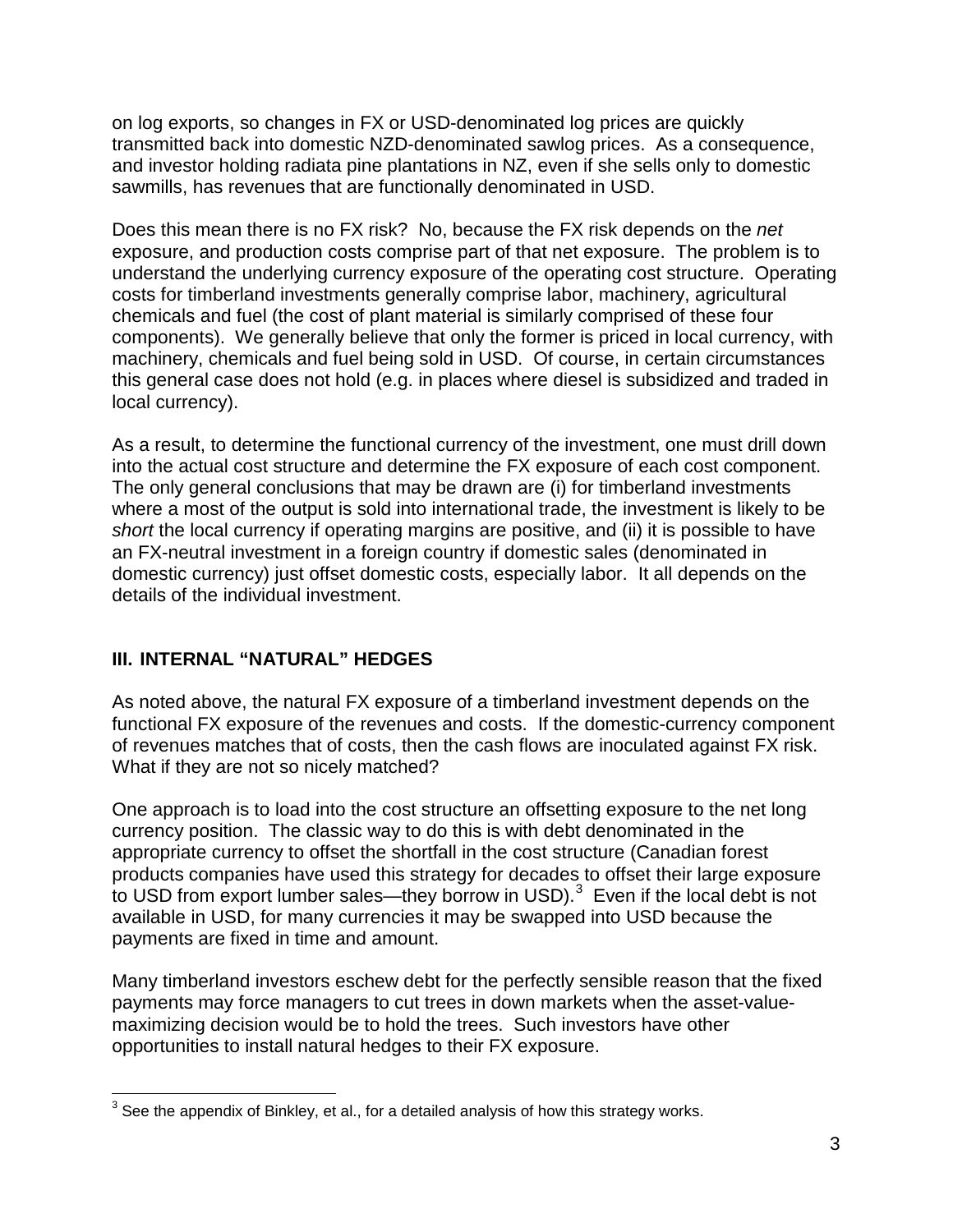One of these is lease payments. In many jurisdictions, timberland either cannot be owned outright by foreign investors, or may be cheaper to acquire, on a risk-adjusted basis, via leaseholds. In such circumstances, it may be possible to negotiate to make the lease payments in a currency to offset the net FX exposure of the asset.

Similarly, it may be possible to offset FX risk via the terms of a wood supply agreement ("WSA"). The WSA can have sales denominated in a currency that is tied to the net FX exposure of the timberland operations. The price adjustment mechanism can reflect the cost components.

These natural, internal FX hedges tend to be quite cheap and effective when compared with purchased financial hedges.

#### **IV. DIFFICULTIES OF HEDGING AT THE ASSET OR TIMBERLAND PORTFOLIO LEVEL**

Of course, financial hedges—forward contracts, futures, options, swaps—are generally available for broadly traded currencies. A timberland investor might be tempted to control FX risk using these traditional techniques. This is more difficult that might be imagined.

In the first place, timing and amount of distributable cash flow cannot be predicted with adequate accuracy. Although timberland managers develop annual budgets and long term harvest plans, the actual performance may deviate quite dramatically based on market conditions. In fact, to maximize returns, timberland investment managers should take advantage of temporary pricing volatility to accelerate or decelerate harvest volumes and actively skew returns positively. This, in effect, captures the value of the one of the underlying real options in timberland: harvesting more when prices are high, and being able to store on the stump when prices are down. Capturing the value of the real option causes cash flows to fluctuate more than anticipated. This means that it is difficult to hedge currency risk. Attempts to do so likely will leave the asset under- or over-hedged most of the time. This will create additional volatility in the returns, and, depending on that kind of hedge, may require cash payments to make up mark-tomarket losses.

Furthermore, depending on the age-class of the forest, cash flow distributions will typically be generated periodically over long periods of time and thus, this type of foreign currency-conversion-averaging over time can serve as a partial natural FX hedge

Finally a considerable component of the FX risk relates to the underlying asset value. From the perspective of FX risk, there are three relevant times to consider this particular component of risk.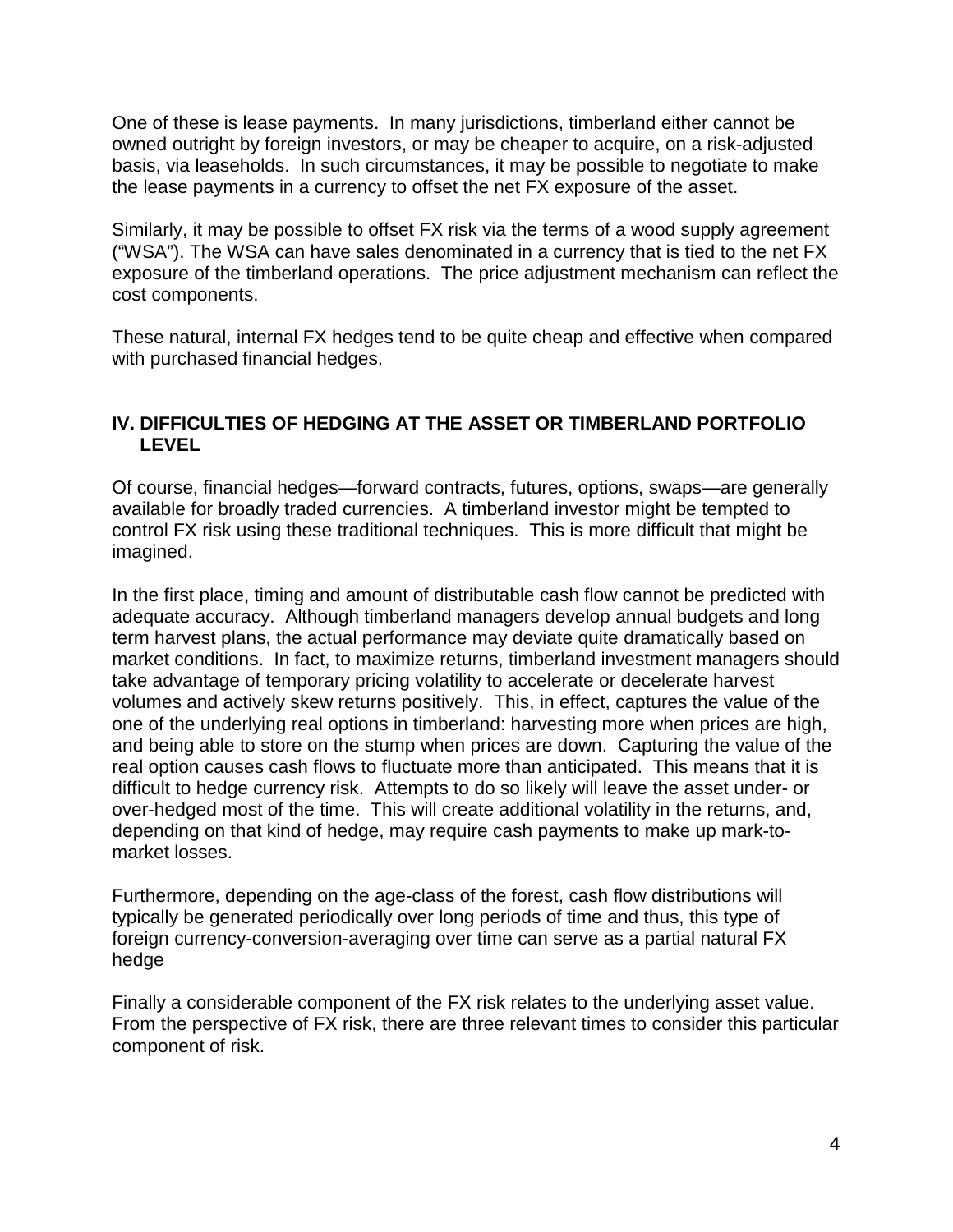The first is the time of initial investment. This component of risk can be managed by reviewing exchange rates relative to long- term trend and near- term outlook at the time of acquisition. We particularly believe that, for a period of three to five years, a forward curve based on relative inflation rates and interest rates (consistent with those used in the underwriting) is a useful way to separately the currency bet and the underlying timberland investment bet (this is the so-called "uncovered interest rate parity" noarbitrage condition for forward currency contracts). In addition, we evaluate the sensitivities to various currency trends and consider FX risk as a significant part of the investment thesis.

The second is during the holding period. We mark investments to market on an annual basis, generally using a third-party appraiser. The asset value therefore varies from year to year, and these variations may or may not be denominated in USD. In circumstances where they are not, typical practice is to bring these values back to USD using the currency exchange rate as at the date of the valuation (typically the end of the fiscal year). As a result of this mark-to-market process, the capital return may contain FX risk. Because these capital returns are largely non-cash, it would be very expensive to try to hedge them, and may require ongoing cash payments to hedge a non-cash event. For a long-term, illiquid asset like timber, it seems preferable simply to ride out this non-cash volatility, and try to take advantage of the implied option at the time of exit.

The third is at exit. Exit timing depends on careful analysis of the forward-looking USDdenominated returns from the asset. If FX is at a highly favorable position for crystalizing some or all of the value of an asset, a sale might be indicated even if the underlying economics of the asset remain favorable. Or, there may be other ways to capture that temporary deviation in FX while continuing to hold the asset. Such decisions are all part of the ongoing management of an international timberland investment portfolio. We do believe, that once a definitive, binding purchase and sales document has been executed, it may make sense to lock in the USD value (or, range of values) of the sale with a short-term financial hedge.

#### **V. HEDGING AT THE OVERALL PORTFOLIO LEVEL**

We have seen that understanding the functional currency risk requires a careful assessment of each individual investment, that there are some good "natural" ways to manage this risk and that typical financial hedges may be costly, undesirable or unavailable for timberland investments. How can an investor manage whatever residual FX risk arises from an international timberland investment portfolio? One approach is via currency overlays against the entire portfolio.

While we are not expert in this subject, we simply note that most large mixed-asset institutional portfolios contain a vast array of long and short positions in many different currencies. One approach is to monitor the net FX exposure and take the